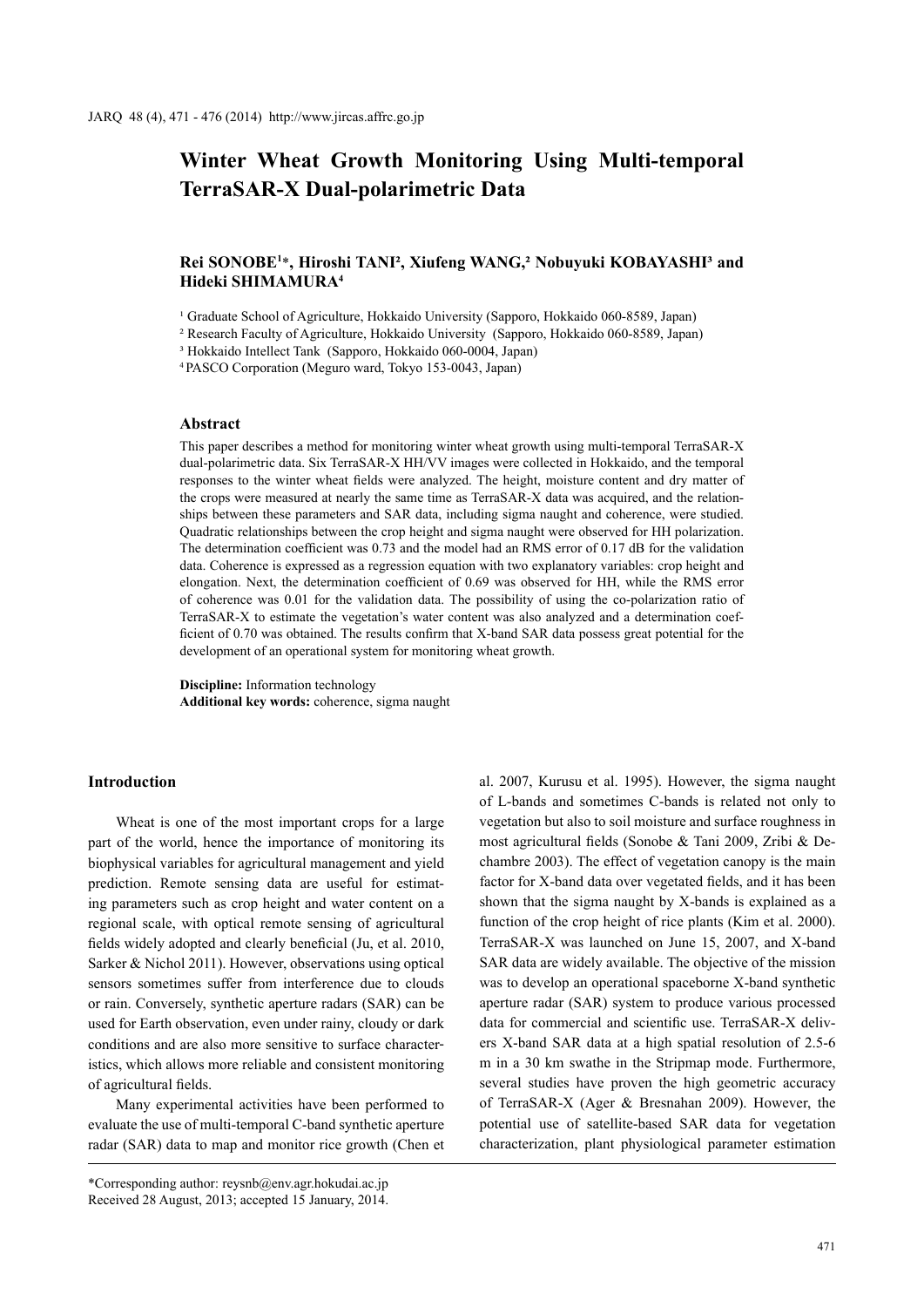

**Fig. 1. The test site, located southeast of Hokkaido, Japan**

**Table 1. Acquisition dates and parameters of TerraSAR-X data**

| Year | Mode     | Date                                                         |                                                                                   | Growth stage Path direction |    | Rel. orbit Look direction | Pol.         | Incidence angle $(°)$ |
|------|----------|--------------------------------------------------------------|-----------------------------------------------------------------------------------|-----------------------------|----|---------------------------|--------------|-----------------------|
| 2013 | StripMap | May 15<br>May $26$<br>June 6<br>June 17<br>June 28<br>July 9 | Stem elong.<br>Stem elong.<br><b>Booting</b><br>Flowering<br>Ripening<br>Ripening | Ascending                   | 80 | Right                     | <b>HH/VV</b> | 42.3                  |

and yield prediction are not fully understood (Gebhardt et al. 2012). The objective of this study is to analyze the potential for monitoring winter wheat fields using multi-temporal TerraSAR-X dual-polarimetric data.

In addition, strong linear relationships between interferometric coherence on one day and the crop height of winter wheat have been established (Blaes & Defourny 2003), as well as showing that the tandem coherence of these crops declines with increasing crop height. The TerraSAR-X repeat pass data were used in this study, although elongation over the 11 days could affect the coherence values. This study also examines the potential for monitoring winter wheat fields using coherence data.

## **Materials and Methods**

The experimental area of this study is the farming area in the western Tokachi plain, Hokkaido, Japan (Fig. 1). TerraSAR-X data were acquired between May 15 and July 9, 2013. Details of the acquired data are presented in Table 1, and the perpendicular baselines between interferometric SAR (InSAR) pairs are presented in Table 2. TerraSAR-X

**Table 2. TerraSAR-X data sequence**

|        | Days separation            |  |  |
|--------|----------------------------|--|--|
| 66     | 11                         |  |  |
| $-117$ | 11                         |  |  |
| $-101$ | 11                         |  |  |
| 53     | 11                         |  |  |
| 48     | 11                         |  |  |
|        | Perpendicular baseline (m) |  |  |

is a side-looking X-band synthetic aperture radar (SAR), based on active phased array antenna technology (Roth et al. 2004) and flies in a sun-synchronous dawn-dusk 11-day repeat orbit at an altitude of 514 km at the equator. Although the operational lifetime is 5 years, TanDEM-X, with equivalent specifications, was launched on June 21, 2010, and the launch of TerraSAR-X2 is planned in future, which will enable regular observation of these data.

In this study, Single Look Slant Range Complex (SSC) products operated in Stripmap mode were used. The TerraSAR-X data were converted into sigma naught, and coherence values were calculated. When calculating the coherence, only adjacent pairs were used because it has been indicated that the InSAR quality is low if the interval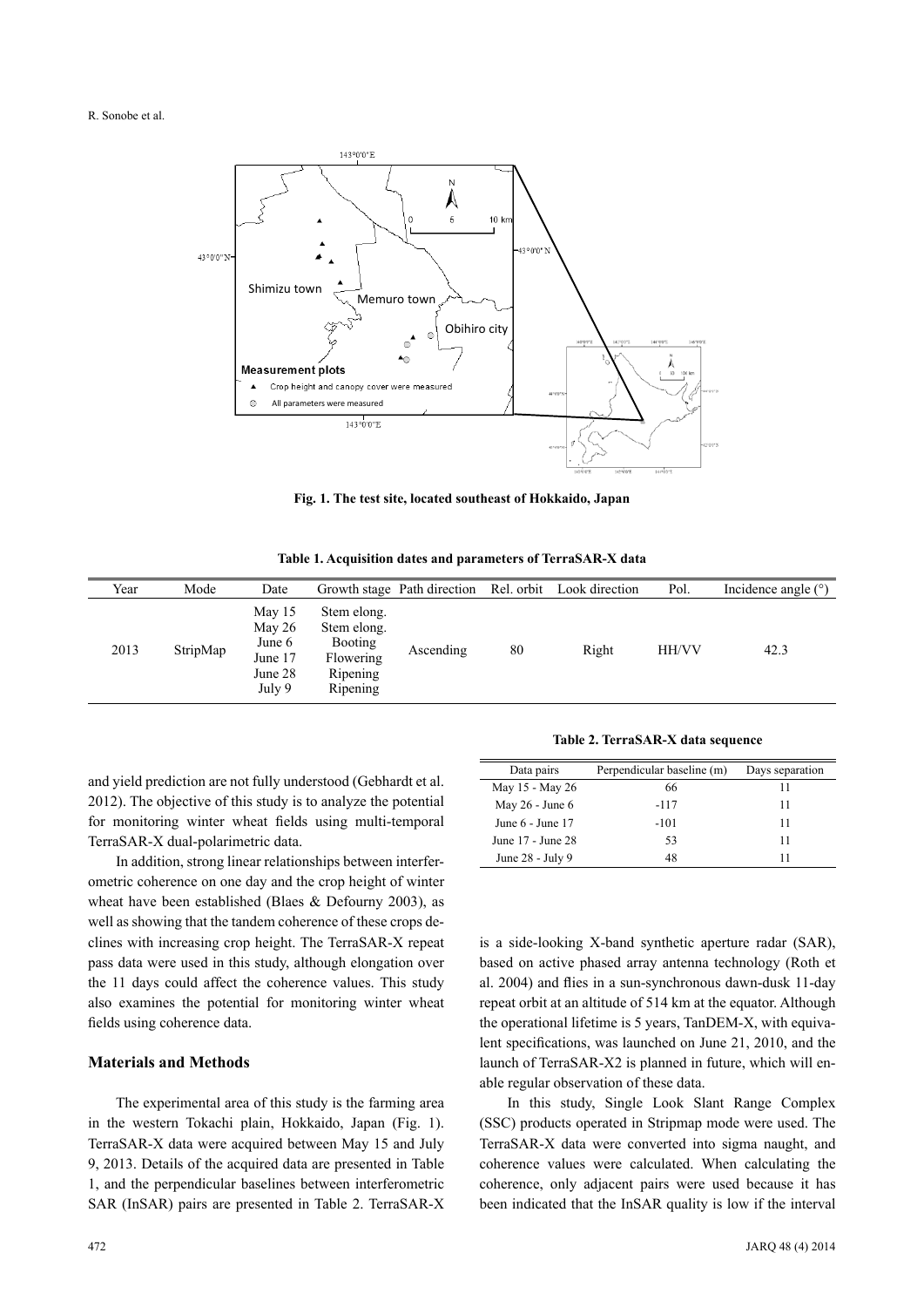

between subsequent observations exceeds 22 days (Short et al. 2011). To compensate for spatial variability and avoid problems related to uncertainty in georeferencing, the average sigma naught (dB) was assigned to each field.

Parallel to the TerraSAR-X observation, a ground survey measuring canopy height, soil moisture and canopy cover for the 11 winter wheat fields was conducted. Some measures are missing because of agricultural works such as crop-dusting operations. In the three fields, wet and dry weights were also measured, and vegetation water content (VWC) was calculated from June 6 to July 9.

In mid-May, sigma naught is high because of doublebounce scattering, while from late May onward, the volume scattering dominates, and sigma naught becomes low over time. However, during the growth period, diffuse reflection is the predominant response, and sigma naught increases. The relationships are described using quadratic regression equations, which were also used in this study (Kim et al. 2000). Because crop height reference data are obtained at a total of 59 points, 19 randomly selected points of reference data were left out of the modeling process for the subsequent independent validation and the coefficients used to determine  $r<sup>2</sup>$  for the regression models were calculated.

In some studies of biomass estimation using coherence, the tandem SAR pair was used because the change in crop height can be neglected between satellite observations, and the linear relationships between crop height and coherence were indicated using the following equation (Blaes & Defourny 2003, Gebhardt et al. 2012):

$$
\rho = f(H) = a_1 H + a_2 \tag{1}
$$

where  $\rho$  is the interferometric coherence, H is the crop height (in cm), and  $a_1$  and  $a_2$  are regression coefficients.

However, satellite SAR tandem pairs are unavailable in most situations, so we estimate coherence using crop height and elongation via the following equation:

$$
\rho = f(H_{\text{master}}) \cdot g(H_{\text{growth}}) = a_3 H_{\text{master}} + a_4 H_{\text{growth}} + a_5 H_{\text{master}} \cdot H_{\text{growth}} + a_6
$$
\n<sup>(2)</sup>



**Fig. 2. The growing process of the canopy cover and height Fig. 3. The growing process of dry weight, wet weight and vegetation water content**

where  $H_{master}$  is the crop height (in cm) on the master data acquisition date,  $H_{growth}$  is the elongation (in cm) during one repeat pass, and  $a_3$ ,  $a_4$ ,  $a_5$  and  $a_6$  are regression coefficients. Crop height (on the date of master data acquisition) and elongation data (over the 11 days) at a total of 35 points were obtained, and 19 randomly selected points were left out in the modeling process for the subsequent independent validation. The coefficients used to determine  $r^2$  for the regression models were calculated.

VWC has a high correlation with NDVI.<sup>7</sup> In addition, a high correlation was also shown between NDVI and the copolarization ratio ( $\sigma_{HH}^0/\sigma_{VV}^0$ ) of L-bands (Bindlish & Barros 2001, Saradjian & Hosseini 2011). Therefore, with the aim of analyzing the possibility of using  $\sigma_{HH}^0/\sigma_{VV}^0$  of X-bands to estimate VWC, the following linear regression equation for the study area is constructed:

$$
VWC = a_{7} \sigma_{HH}^{0} / \sigma_{VV}^{0} + a_{8}
$$
 (3)

where  $a_7$  and  $a_8$  are regression coefficients. Biomass data at a total of 12 points were obtained and all the data were used to establish a robust model.

#### **Results and Discussion**

The temporal evolution of the crop canopy cover and the crop height of winter wheat measured during the 2013 growth period is shown in Fig. 2. The relationship between biomass and the Julian day and that between vegetation water content (VWC) and the Julian day are presented in Fig. 3. The growth of winter wheat was observed until June 28.

The total backscattering strength from the crop is regarded as a function of direct backscattering strength from the ground, the stem-ground backscattering strength, the direct backscattering strength from the stem, the canopyground backscattering strength and the canopy backscattering strength; including multiple scattering within the canopy. As for ground interaction, factors such as soil surface roughness and soil moisture are important elements. The magni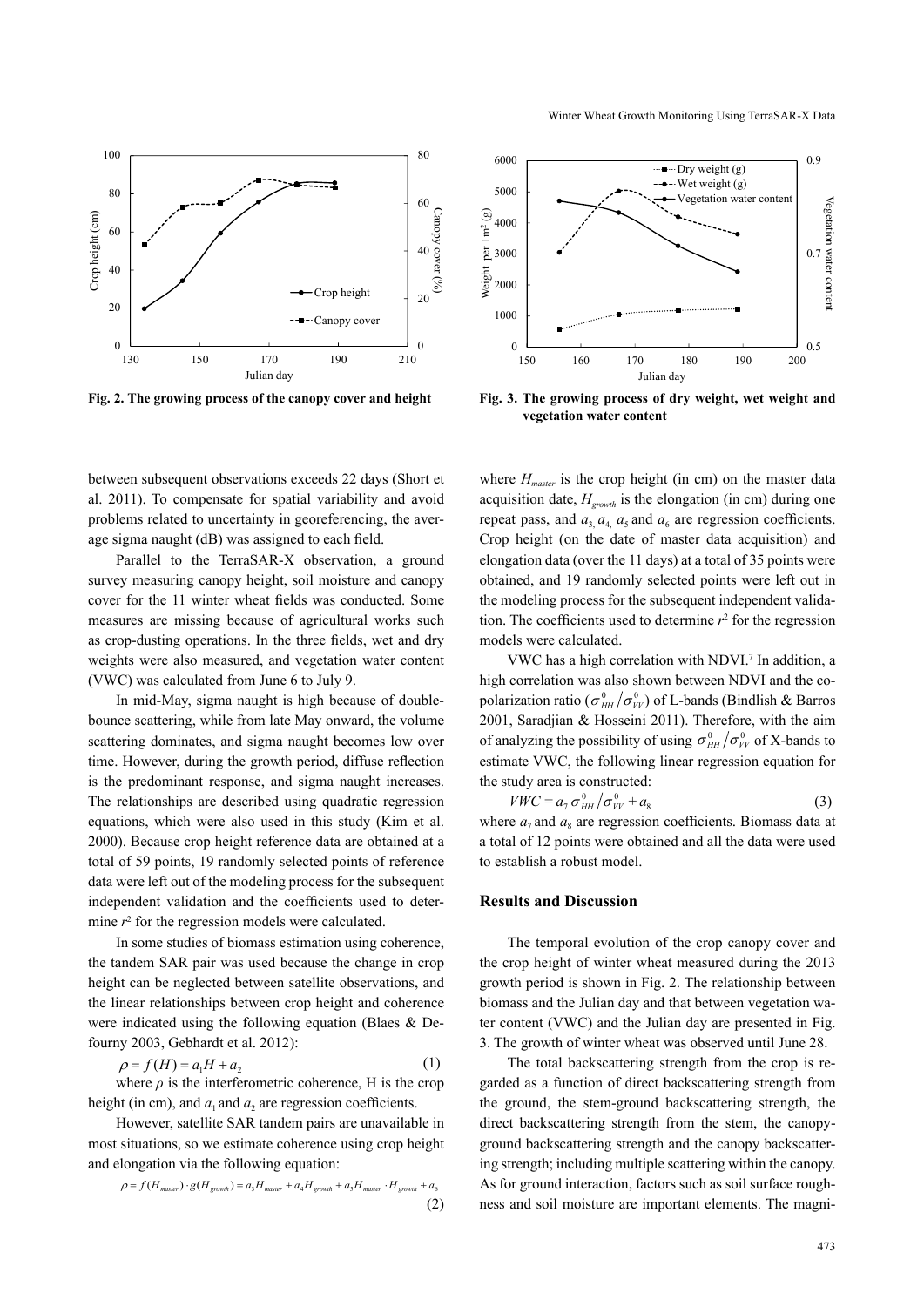R. Sonobe et al.

tude of each of these backscatter components depends upon the radar wavelength, polarization, the angle of incidence and the canopy parameters.

The relationship between the sigma naught of TerraSAR-X data and crop height can be established on the grounds of the data set illustrated in Fig. 4. The following equations are constructed:

$$
\sigma_{HH}^{0} = 0.000739H^{2} - 0.111H - 9.74
$$
 (4)

$$
\sigma_{VV}^0 = 0.000483H^2 - 0.665H - 11.45\tag{5}
$$

where  $\sigma_{HH}^0$  and  $\sigma_{VV}^0$  represent sigma naught (in dB) for HH and VV polarization, respectively. H can be estimated by solving the equations. However, the ranges of these models are limited. The maximum crop height is 75.1 cm for HH and 68.8 cm for VV polarizations of the vertices of the quadratic regression equations. The applicable limit for HH polarization was nearly equal to the height on June 17 (75.7 cm) and the limit for VV polarization was between the height on June 6 (59.3 cm) and that on June 17. Determination coefficients of 0.73 and 0.31 were observed for HH and VV and the results show that sigma naught is available for crop height estimations until mid-June.

Using these models and the reference data, we obtained the estimated sigma naught values, which are compared with measured values. Although the reference data include data for crop heights that exceed the limitations described above, regression models can be applied to express the backscattering strength using crop height values that exceed the limitations. The Root Mean Square (RMS) errors were 0.17 and 0.42 dB for the validation data. To estimate a crop height using the inversion of eq. (4) or (5), the lower value should be chosen.

The regression equations used to estimate coherence via crop height and elongation are as follows:

$$
\rho_{HH} = -3.05E - 04H_{master} - 1.29E - 03H_{growth} + 1.52E - 05H_{master}H_{growth} + 0.43
$$
\n
$$
\rho_{VV} = -1.62E - 05H_{master} + 2.83E - 04H_{growth} - 3.69E - 06H_{master}H_{growth} + 0.40
$$
\n(7)

where  $\rho_{HH}$  and  $\rho_{VV}$  represent the interferometric coherence for HH and VV polarization, respectively. Although the determination coefficients of 0.69 and 0.39 were observed for HH and VV, respectively, the model for VV polarization was insignificant at the 10% significance level, and we assessed that the model for VV polarization was unusable. Although the Root Mean Square (RMS) error of coherence was 0.01 for the validation data, either crop height or elongation had to be given to estimate crop parameter, whereupon the following equations were obtained to estimate  $H_{growth}$  using  $\rho_{HH}$ and  $H_{master}$  by inversion equation (6):

$$
H_{growth} = \frac{\rho_{HH} + 3.05E - 04H_{master} - 0.43}{1.52E - 05H_{master} - 1.29E - 03}
$$
(8)

The RMS error was 7.0 cm, and the mean relative error



**Fig. 4. The relationship between crop height and sigma naught of HH (a) and the relationship between crop height and sigma naught of VV polarization (b)**

was equal to -31.2%. The baseline length also varied between the two interferometric pairs. The baseline length of the days between May 26 and June 6 was approximately twice that of the days between June 17 and 28 (Table 2). The coherence also declined with increasing baseline length (Zebker & Villasenor 1992). However, higher coherence values were not observed for the days between June 17 and 28 compared to those between May 26 and June 6. It is not possible to infer a conclusion from this, but the influence of the crop height in this study exceeds that of baseline length. This also appears to be a major advantage of InSAR coherence data for crop parameter retrieval and crop monitoring over a growing season. The above results show that a combination of sigma naught and coherence will offer a clearer crop monitoring solution and solve the limitation of applied growth stages related to the problem of estimating two crop height values with sigma naught.

Fig. 5 represents the relationships between biomass parameters (wet weight and dry weight) and sigma naught for HH and VV polarization or the co-polarization ratio  $(\sigma_{HH}^{0}/\sigma_{VV}^{0})$ . For biomass parameters and sigma naught, the determination coefficients ranged between 0.020 (wet weight and HH polarization,  $p=0.662$ ) and 0.036 (wet weight and VV polarization, *p*=0.552). Using the co-polarization ratio, the linear regression was obtained for dry weight  $(r^2=0.39)$ ,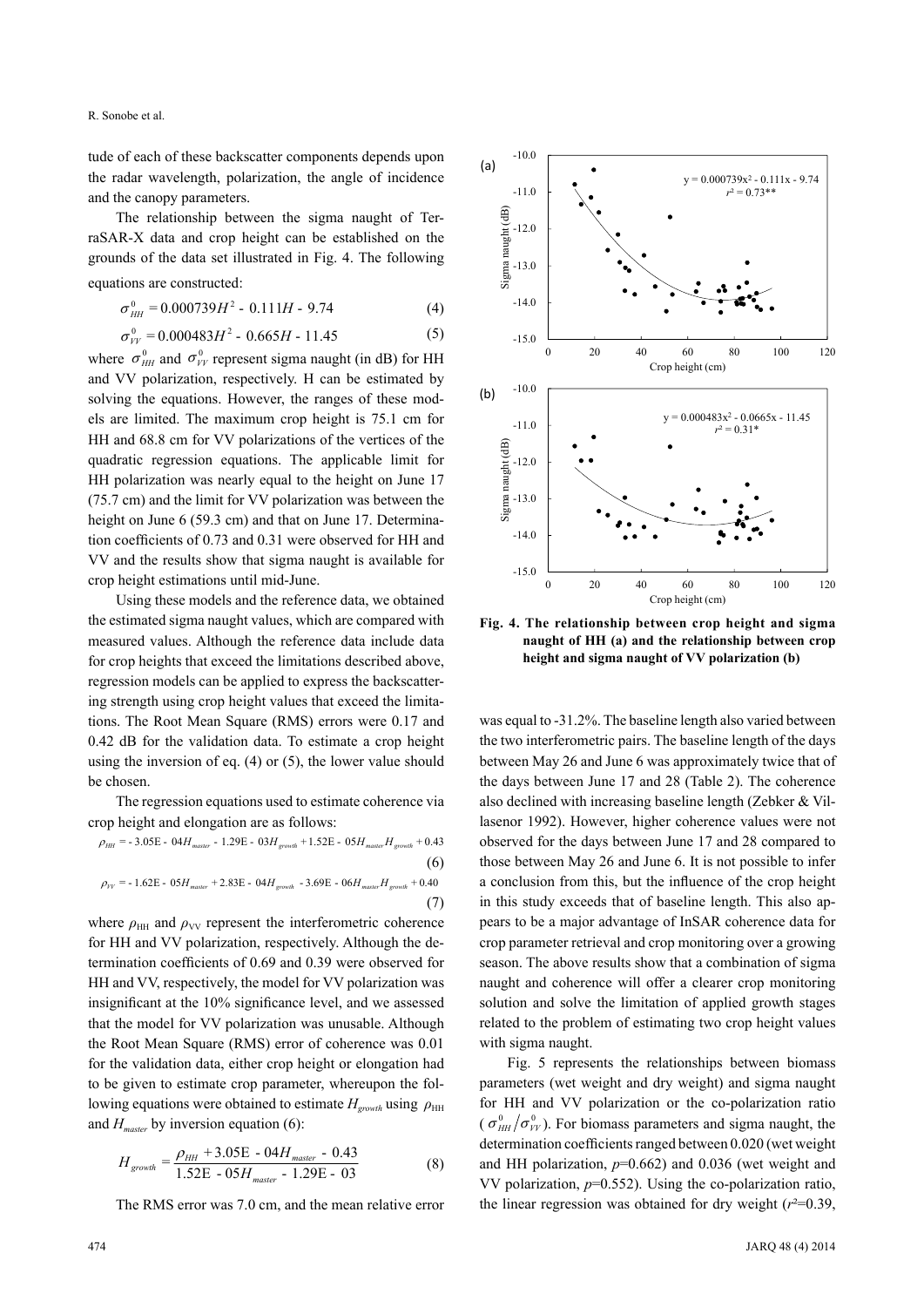

**Fig. 5. The relationship between dry weight and sigma naught, the relationship between wet weight and sigma naught (b) and the relationship between copolarization ratio and two biomass parameters (c)**



**Fig. 6. The relationship between the co-polarization ratio and vegetation water content**

 $p=0.030$ ), although the correlative relationship was not confirmed for wet weight  $(r^2=0.020, p=0.659)$ . Furthermore, we analyzed the possibility of using the co-polarization ratio to estimate VWC and the following linear regression analysis (Fig. 6) was performed for the study area. As seen in the figure, there is a linear relationship between VWC and copolarization ratio of TerraSAR-X as follows:

 $VWC = 3.29 \sigma_{HH}^{0} / \sigma_{VV}^{0}$  - 2.65 (9)

A determination coefficient of 0.70 was a;sp observed, although the relationships between sigma naught values and VWC were unclear  $(r^2=0.01$  and 0.11 for HH and VV respectively).

## **Conclusions**

This study demonstrated that TerraSAR-X HH and VV polarization data operated in Stripmap mode exhibit considerable potential for agricultural applications. Six acquisitions and the corresponding 11-day interval coherence values were analyzed together with in-situ measurements.

First, the high sensitivity of the sigma naught to the crop height was demonstrated statistically and the quadratic relationships between crop height and sigma naught were observed with determination coefficients of 0.73 and 0.31 and RMS errors of 0.17 and 0.42 dB for HH and VV polarization respectively. However, the models could be used when the crop height was less than 75.1 and 68.8 cm for HH and VV polarization respectively.

Secondly, we estimated coherence using the crop height and elongation. Although determination coefficients of 0.69 and 0.39 were observed for HH and VV, respectively, the model for VV polarization was insignificant and the RMS error of coherence was 0.01 for the validation data, which meant a combination of sigma naught and coherence would offer a clearer crop monitoring solution and solve the problem of estimating two crop height values with sigma naught. Unfortunately, agricultural monitoring applications of the tandem SAR mission are currently restricted by the availability of appropriate data. The great sensitivity of the coherence to the crop parameters should be studied in future by making TerraSAR-X/TanDEM-X tandem pairs available to the public.

Finally, the possibility of using the co-polarization ratio  $\sigma_{HH}^{0}/\sigma_{VV}^{0}$  of TerraSAR-X to estimate VWC was evaluated and a determination coefficient of 0.70 was observed.

#### **Acknowledgements**

For the in-situ survey and analysis, we received considerable help from Messrs. Yasuhito Kojima and Yusuke Araki of Hokkaido University. We also thank the reviewers for their constructive comments, which have helped to improve the manuscript.